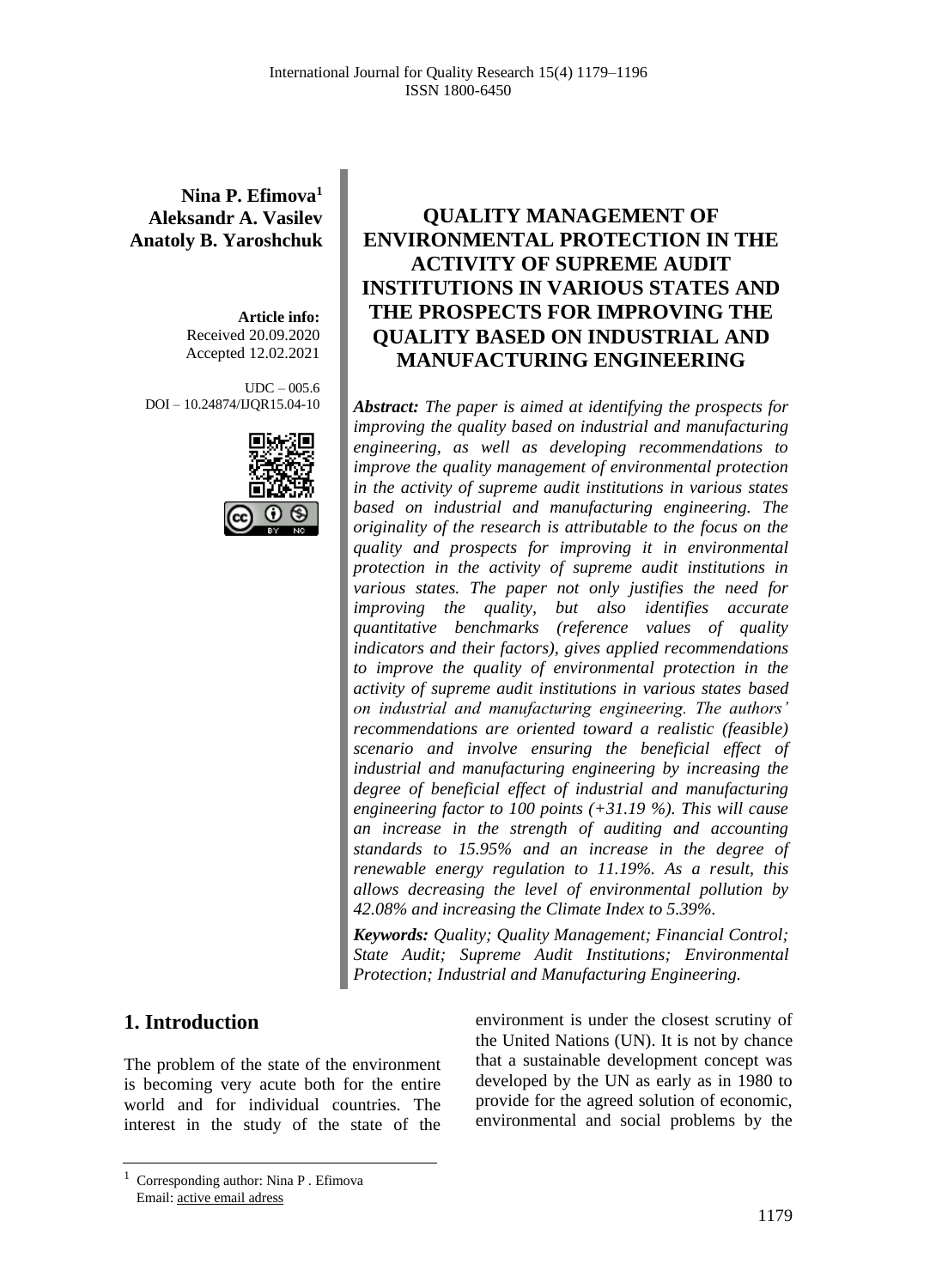### states.

Supreme audit institutions, established in various states worldwide, provide support to governments in improvement of the effectiveness, strengthening of transparency and public confidence, provision of accountability, support of objectivity, fight against corruption, assistance in efficient and effective acquisition and utilization of public resources (Klimanov et al., 2019).

The growing trends towards expansion of the fields of activity of supreme audit institutions in various states have currently been observed. In spite of different auditing approaches, supreme audit institutions of foreign countries are actively engaged in environmental audits and environmental protection. The methodological basis for such work is represented by the standards of the International Organization of Supreme Audit Institutions (INTOSAI) for the implementation of environmental audit.

The analysis of literary sources and the experience of the International Organization of Supreme Audit Institutions (INTOSAI) have been used to identify the role of the Audit Chamber of the English Federation during the environmental audit in the context of similar activity of supreme audit institutions (SAI) affiliated with the INTOSAI.

The core of this research consists of the study and analysis of the content of supreme audit institutions in various states, prepared based on the results of the audit of air pollution, water pollution and waste management in member countries. The abovementioned reports were published in IDI-Environmental Auditing Workshop (2004), and in such standards as ISSAI 5110 Guidance on Conducting Performance Audit with an Environmental Perspective (2016), ISSAI 5120 Environmental Auditing in The Context of Financial and Compliance Audits (2016), ISSAI 5140 How SAIs May Cooperate on The Audit of International Environmental Accords (2016).

This research took into consideration the opinions of various scientists and specialists in solving environmental problems through interaction of external and internal audit institutions in various states to prevent risks during natural resources utilization (Chkhutiashvili L., Dulkis A., Mitrik K.). The analysis of results of environmental audits in particular countries, including Russia, caused the need for a more in-depth research on this topic, since supreme audit institutions in various states use different methods in the pursuance of such a research.

The center of attention in this reseacrh is the problem which consists in the ambiguity about the prospects for managing the quality of environmental protection in the activity of supreme audit institutions in different states and quality improvement sources. The existence of this problem causes a focus on quantitative indicators (e.g. amount of financing) in the activity of supreme audit institutions in various states in environmental protection. However, experience has proven that quantitative indicators show little correlation with results, which translates into low management efficiency and uncertainty of national audit data in various states in environmental protection. Therefore, a reorientation towards quality as a reliable indicator of audit (control) is needed.

The working hypothesis of the research is that the factors of industrial and manufacturing engineering allow improving the quality in environmental protection in the activity of supreme audit institutions in various states. The mission of this paper is to identify the prospects for improving the quality based on industrial and manufacturing engineering, as well as to develop recommendations to improve the quality management of environmental protection in the activity of supreme audit institutions in various states based on industrial and manufacturing engineering.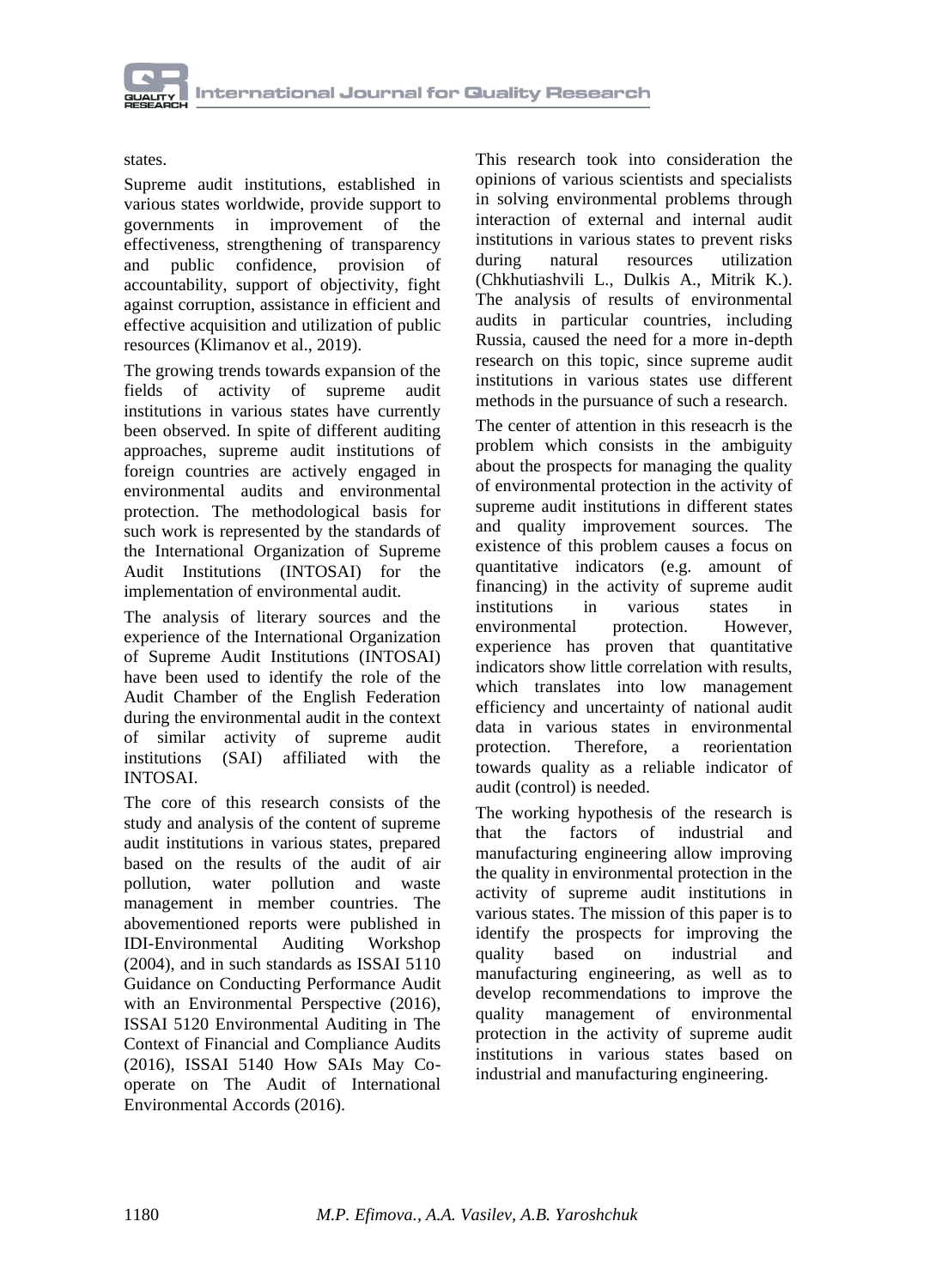The originality of the research is attributable to the focus on the quality and prospects for improving it in environmental protection in the activity of supreme audit institutions in various states. The advantage of the research is its applied focus. The paper not only justifies the need for improving the quality, but also identifies accurate quantitative benchmarks (reference values of quality indicators and their factors), gives applied recommendations to improve the quality of environmental protection in the activity of supreme audit institutions in various states based on industrial and manufacturing engineering. The scientific novelty of the research consists in the clarification of<br>methodological approaches during methodological approaches during environmental audits through interaction with the parties concerned in conjunction with highly-qualified personnel in the field of environmental protection.

The structure of the paper consists of Introduction, Literature Review, Methodology, and Results, in particular: 1) identifying the trends in the activity of supreme audit institutions in various states in the field of environmental protection and their interpretation from a quality perspective; 2) a case study on environmental protection in the activity of national supreme audit institutions in Russia and a critical look at it from a quality perspective; 3) developing recommendations to manage the quality of environmental protection in the activity of supreme audit institutions in various states based on industrial and manufacturing engineering, as well as Discussion and Conclusion.

# **2. Literature Review**

Environmental protection issues in the context implementation of sustainable development goals in respect of the aspect of combating climate change are covered in the writings of such authors as Fulton (2020), Meng et al. (2020), Rahman et al. (2020), and Ralston et al. (2020). The activity of

supreme audit institutions in various states in environmental protection was discussed in works of such as researchers as Di Giacomo et al. (2017), Henri et al. (2017), Kumar et al. (2017), Ma (2017), Ong et al. (2019), Rötzel et al. (2019), Walimuni et al. (2017). Quality management issues in environmental protection were discussed in publications of Makarova et al. (2018), Muthukannan and Ganesh (2019).

The literature review has revealed high degree of elaboration of individual components of the problem studied in the paper. Thus, certain quality management issues in environmental protection are discussed in existing publications, yet without reference to the activity of supreme audit institutions in various states, the ambiguity of scientific interpretation of quality in which constitutes a gap in currently available knowledge. Another gap consists in the obscure prospects for improving the quality, and, in particular, in the understudied contribution of industrial and manufacturing engineering. In order to fill the identified gaps, this paper presents a comprehensive study of the issues of quality management of environmental protection in the activity of supreme audit institutions in various states and the prospects for improving the quality based on industrial and manufacturing engineering.

# **3. Methodology**

The logic of verification of the current hypothesis of the research involves a comprehensive economic analysis. In the empirical part of the research (4.3), the correlation analysis method is used to determine the nature and the ratio of correlation of quality indicators in environmental protection in the activity of supreme audit institutions in various states (quality of land administration, strength of auditing and accounting standards, government's responsiveness to change, government long-term vision, renewable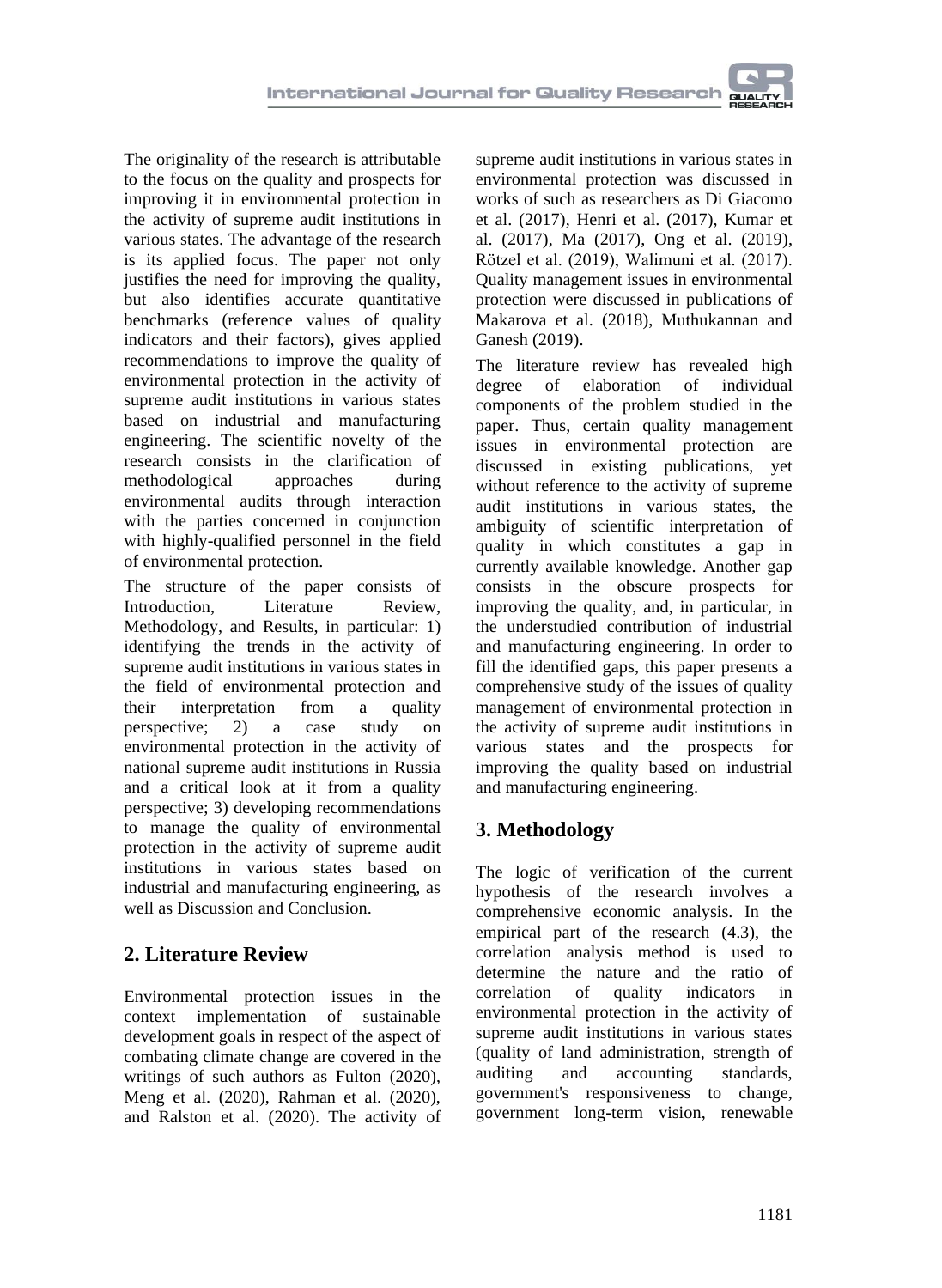

energy regulation, as well as environmentrelated treaties in force, calculated by the World Economic Forum, 2020) with the environmental impact (Environmental Pollution Index and Climate Index, calculated by Numbeo, 2020).

Those quality indicators that have a strong (a correlation over 10% in absolute value) and positive impact on both results are selected; in other words, they demonstrate a negative correlation with the Environmental Pollution Index and a positive correlation with the Climate Index, calculated by the IMD (2020). Exact dependences are determined for selected indicators using the regression analysis method with the construction of regression curves.

In the following, regression dependences are

65 75 85 Sweden Denmark Finland France Finland 84,72 84,56 Thailand 83,77 81,13 80,77 65 70 75 80 85 Chile China Brazil Russia 77,42 74,54 73,89 72,67 71,92 **Developing countries**

**Developed countries**

determined for selected quality indicators in environmental protection in the activity of supreme audit institutions in various states from the factor of industrial and manufacturing engineering, which is represented by the Digital Competitiveness Index. A simplex method is used for the scenario analysis, and reference values of indicators under different scenarios are determined.

The research is conducted through the example of the TOP-5 developed countries (Germany, France, Finland, Denmark and Sweden) and the TOP-5 developing countries (Russia, Brazil, China, Thailand, Chile) with the highest value of the Sustainable Development Index in 2020 (Figure 1).

Thanks to inclusion of research results for both developed and developing countries in the sample, authors' conclusions and recommendations are of interest and may turn out to be beneficial to any countries of the world. The survey sample is defined in Table 1.

The case-study part of the paper (4.1, 4.2) is based on the study and analysis of reports on control over more than 10-year period in the field of environmental management and environmental protection of supreme audit institutions. Comparative analysis methods, as well as compliance and matching methods have been used in the research. The summary of reports and audit results was published by the International Organization of Supreme Audit Institutions (INTOSAI), Asian Organization of Supreme Audit Institutions (ASOSAI), Organization for Economic Cooperation and Development (OECD), Audit Chamber of the Russian Federation, and internal control institutions of economic entities using natural resources in their activity, on relevant websites and in relevant scholarly journals.

**Figure 1.** Characteristics of a sample of countries from the perspective of the Sustainable Development Index in 2020, points 1-100 Source: constructed by the authors based on materials of the UNPD (2020).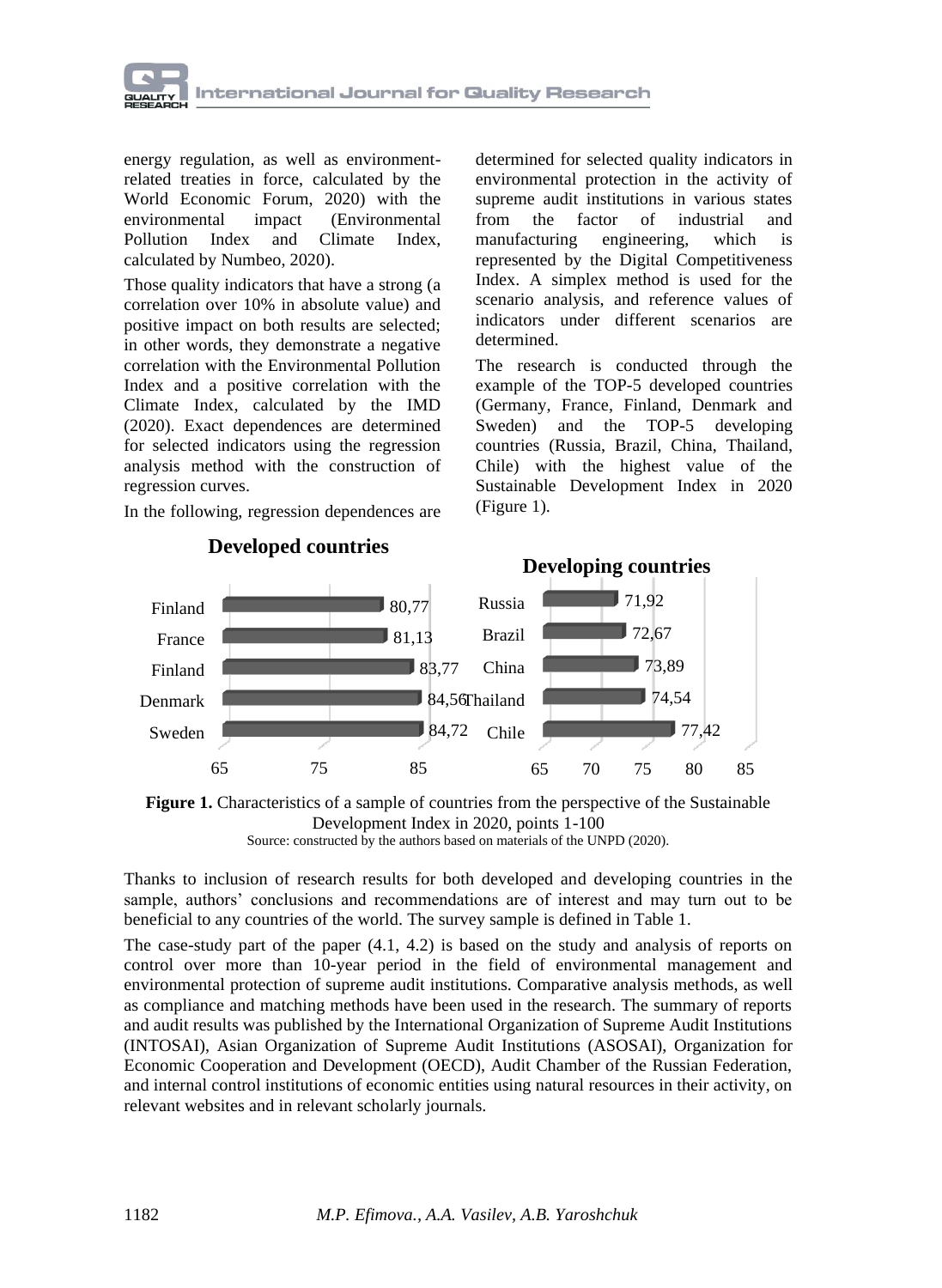|               |                                   |                                                     | points 1-100                                |                                 | Quality in environmental protection in the activity of<br>supreme audit institutions in various states, |                                          | Environmental<br>impact                              |                                  | Industrial and<br>manufacturing<br>engineering<br>factor |
|---------------|-----------------------------------|-----------------------------------------------------|---------------------------------------------|---------------------------------|---------------------------------------------------------------------------------------------------------|------------------------------------------|------------------------------------------------------|----------------------------------|----------------------------------------------------------|
| Country       | Quality of land<br>administration | Strength of auditing<br>and accounting<br>standards | responsiveness to<br>Government's<br>change | Government long-<br>term vision | energy<br>regulation<br>Renewable                                                                       | Environment-related<br>treaties in force | Pollution Index,<br>Environmental<br>100-1<br>points | Climate Index, points<br>$1-100$ | Index, points 1-100<br>Competitiveness<br>Digital        |
|               | X <sub>1</sub>                    | X <sub>2</sub>                                      | X <sub>3</sub>                              | X4                              | X <sub>5</sub>                                                                                          | X <sub>6</sub>                           | y <sub>1</sub>                                       | y <sub>2</sub>                   | i&me                                                     |
| Sweden        | 91.7                              | 82.8                                                | 56.1                                        | 55.6                            | 80.4                                                                                                    | 100.0                                    | 19.05                                                | 73.97                            | 95.146                                                   |
| Denmark       | 81.7                              | 79.0                                                | 60.7                                        | 62.8                            | 73.9                                                                                                    | 100.0                                    | 21.52                                                | 89.78                            | 96.013                                                   |
| Finland       | 88.3                              | 92.2                                                | 69.9                                        | 67.9                            | 70.6                                                                                                    | 100.0                                    | 11.79                                                | 59.21                            | 91.130                                                   |
| France        | 80.0                              | 73.9                                                | 56.0                                        | 58.8                            | 86.3                                                                                                    | 97.0                                     | 43.64                                                | 83.78                            | 76.983                                                   |
| Germany       | 73.3                              | 73.0                                                | 60.0                                        | 59.0                            | 96.6                                                                                                    | 10.0                                     | 29.28                                                | 83.15                            | 81.062                                                   |
| Chile         | 46.7                              | 77.4                                                | 50.0                                        | 56.4                            | 72.8                                                                                                    | 83.0                                     | 79.74                                                | 90.21                            | 61.518                                                   |
| Thailand      | 63.3                              | 65.6                                                | 47.9                                        | 49.1                            | 47.0                                                                                                    | 72.0                                     | 75.26                                                | 69.45                            | 64.265                                                   |
| China         | 79.0                              | 59.1                                                | 49.8                                        | 57.9                            | 66.4                                                                                                    | 83.0                                     | 79.88                                                | 78.17                            | 84.105                                                   |
| <b>Brazil</b> | 46.0                              | 61.1                                                | 29.2                                        | 23.9                            | 70.9                                                                                                    | 86.0                                     | 54.67                                                | 94.10                            | 52.095                                                   |
| Russia        | 86.7                              | 54.6                                                | 47.4                                        | 51.0                            | 59.9                                                                                                    | 66.0                                     | 62.58                                                | 39.51                            | 59.950                                                   |

**Table 1.** Statistical basis of the research

Source: compiled by the authors based on materials of the IMD (2020), Numbeo (2020), and the World Economic Forum (2020).

### **4. Results**

### **4.1 Trends in the activity of supreme audit institutions in various states in the field of environmental protection and their interpretation from a quality perspective**

Deterioration of the state of the environment throughout the world is indicative of the incorrect utilization of natural resources, air pollution, water pollution, near-shore pollution, increase in the level of dumping of industrial and household waste, which endangers biodiversity and environmental well-being. Influencing measures must be taken by audit institutions at various levels to resolve such a situation.

It is not by chance that the International Organization of Supreme Audit Institutions (INTOSAI) approved environmental audit standards. For example, it approved the standard ISSAI 5120 "Environmental

Auditing in the Context of Financial and Compliance Audits". According to this standard, environmental audit shall be understood to mean performance audit, compliance audit or fiscal audit, which treats the approach of relevant authorities to a particular environmental problem, or environmental programs or policies and their efficiency when solving environmental problems.

Article 1 of the Federal Law of January 10, 2002 "On Environmental Protection" of the Russian Federation defines environmental audit as an independent, comprehensive, documented assessment of compliance with the requirements by a legal entity or a selfemployed individual, including guidelines and regulations, federal rules and regulations in the field of environmental protection, requirements of international standards, and development of recommendations for the improvement of such activity. In other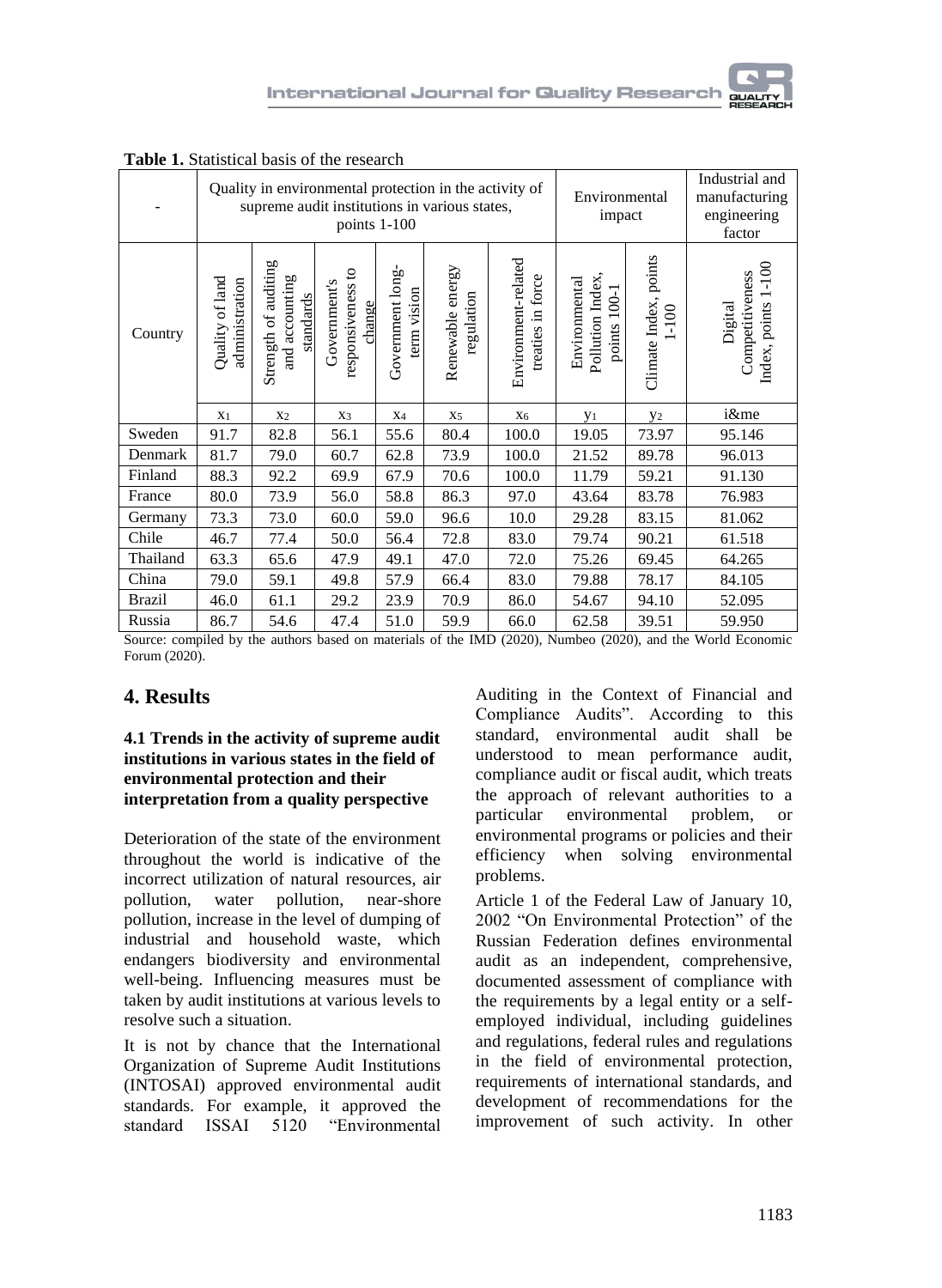

words, environmental audit can be treated within the given context as the control procedure in the field of assessment of the state of the environment.

In individual states affiliated with the INTOSAI, environmental audit is conducted on a regular basis and its results are broadly communicated to society and reported to the public authorities, thus allowing to prevent environmental risks to some extent.

Selected results of environmental audits conducted by supreme audit institutions in INTOSAI member countries are shown in Table 2.

**Table 2.** Selected results of environmental audits conducted by supreme audit institutions in INTOSAI member countries

| SAI country                                 | Name of audit, type of audit                                                                                                                                                                                                             |                  |  |  |  |  |  |  |
|---------------------------------------------|------------------------------------------------------------------------------------------------------------------------------------------------------------------------------------------------------------------------------------------|------------------|--|--|--|--|--|--|
| <b>Environmental audit of air pollution</b> |                                                                                                                                                                                                                                          |                  |  |  |  |  |  |  |
| Australia                                   | Managing major programs, performance audit                                                                                                                                                                                               |                  |  |  |  |  |  |  |
| India                                       | Pollution control exercised by the Department of Transportation, Mizoram,<br>compliance audit                                                                                                                                            | 2006             |  |  |  |  |  |  |
| India                                       | Environmental management system for public sector activities in Uttar<br>Pradesh, performance audit                                                                                                                                      | 2005             |  |  |  |  |  |  |
| Japan                                       | Project to control the carbon dioxide level, performance audit                                                                                                                                                                           | 2005             |  |  |  |  |  |  |
| Kuwait                                      | Environmental audit in the region of Ali Al Salem (Um Al-Hayman),<br>performance audit                                                                                                                                                   |                  |  |  |  |  |  |  |
| Saudi Arabia                                | Performance audit of the preservation of the natural environment by the<br>energy company                                                                                                                                                |                  |  |  |  |  |  |  |
| Saudi Arabia                                | Performance audit at the cement works                                                                                                                                                                                                    |                  |  |  |  |  |  |  |
|                                             | <b>Environmental audit of water pollution</b>                                                                                                                                                                                            |                  |  |  |  |  |  |  |
| Denmark                                     | Audit of activities in Denmark in the Arctic region                                                                                                                                                                                      | 2014             |  |  |  |  |  |  |
| <b>Brazil</b>                               | The Federal Court of Accounts (TCU) and nine Audit Chambers of the<br>Brazilian Amazon conducted a joint audit of the state of specially protected<br>natural sites in the Amazon biome                                                  | $2011 -$<br>2012 |  |  |  |  |  |  |
| Estonia                                     | Audit "Provision and proper use of grants and support provided to<br>foundations established by the State", in the framework of which, among<br>other activities, the audit of Environmental Investment Center was held,<br>fiscal audit | 2014             |  |  |  |  |  |  |
| Cyprus                                      | Marine pollution due to shipping traffic - Joint Report based on national<br>audits - 2003                                                                                                                                               | 2006             |  |  |  |  |  |  |
| Korea                                       | Prevention of marine pollution, performance audit                                                                                                                                                                                        | 2006             |  |  |  |  |  |  |
| Indonesia                                   | Performance audit of activities held by government authorities in the<br><b>Brantas River basin</b>                                                                                                                                      | 2014             |  |  |  |  |  |  |
| Environmental audit of waste management     |                                                                                                                                                                                                                                          |                  |  |  |  |  |  |  |
| Malaysia                                    | Nilai Municipal Council - Privatization of domestic waste removal and<br>disposal services                                                                                                                                               |                  |  |  |  |  |  |  |
| Turkey                                      | Waste management in Turkey - national provisions and appraisal of results<br>2007                                                                                                                                                        |                  |  |  |  |  |  |  |

Source: compiled by the authors based on materials of the INTOSAI (2020).

The following results were obtained from abovementioned audits. Thus, in the report of the Supreme Audit Institution of India – *Comptroller and Auditor General – CAG* (for 2006), it is claimed that the government is unable to install the emissions testing equipment, which not only resulted in the use of 49,826 machines without "Pollution Control Certificate" during 2004-2005 and 2005-2006, but also in the loss in income in the amount of 2.99x10 million rupee. At the same time, the presence of the associated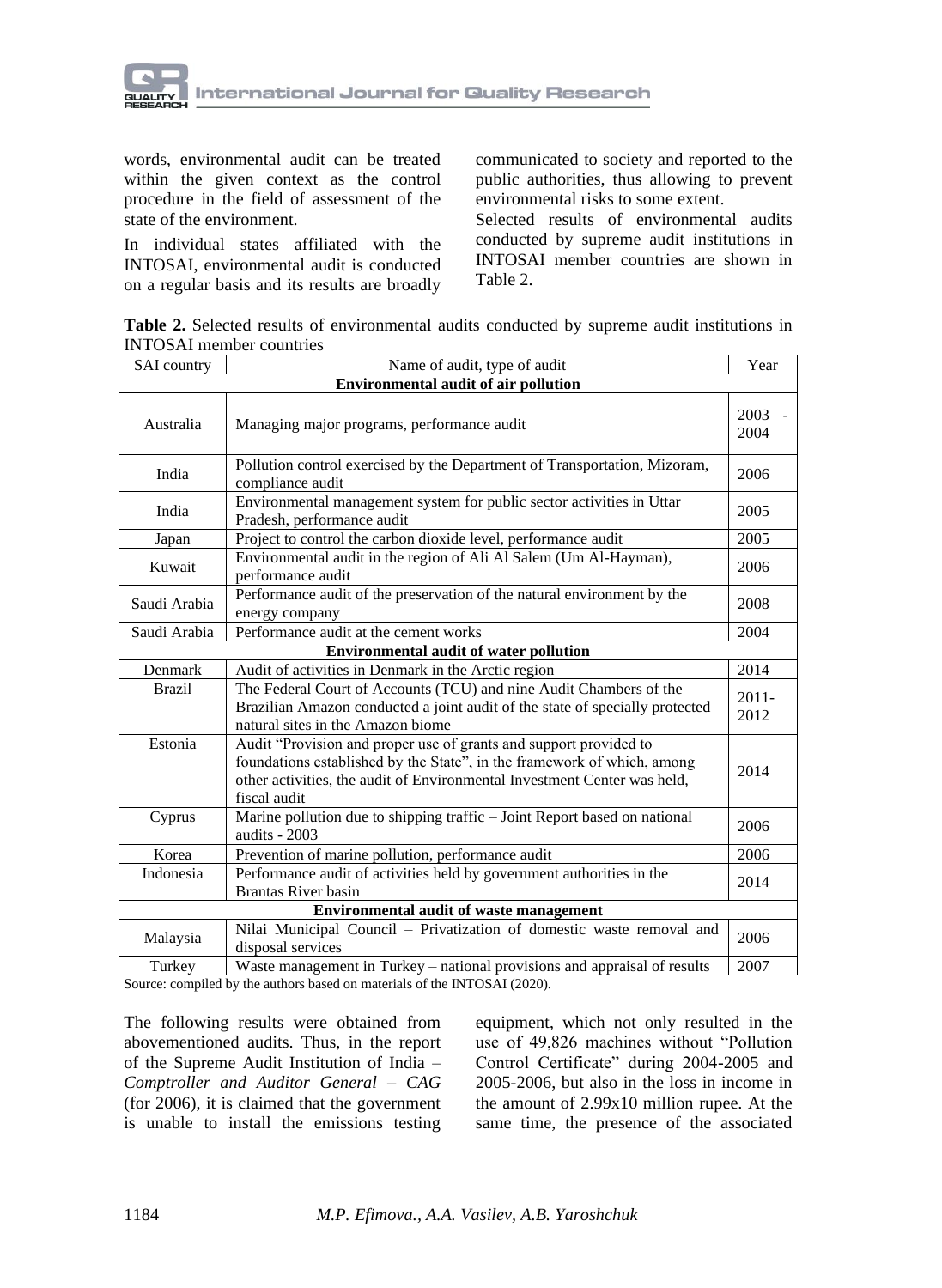risk of environmental pollution has been observed.

*Comptroller and Auditor General - CAG* of India held the performance audit of the environmental management system for public sector activities in Uttar Pradesh, India, in 2005; based on this audit, it was established that there was no environmental management system under any public sector activities. Public sector activities did not comply with many provisions of the Law on management of air and water protection, solid waste recycling, and treatment of hazardous wastes.

In the report of the Supreme Audit Institution of Japan – Board of Audit, it is concluded that the grants for the implementation of the project to control the level of carbon dioxide emissions have not achieved their goal. Since the capacity of a small wind-driven heater was lower than the amount of electricity consumed, there was no reduction in carbon dioxide emission (1 case; 185 million Yen).

In the report of the Supreme Audit Institution of Indonesia, it is noted that an increase in expenses for water purification depends on the amount of water pollutants. This leads to a rise in tariffs, affecting the poor the most.

During the fiscal auditing in the Ministry of Environment by the Supreme Audit Institution of Estonia, no misuse of public funds was found, and a fairly efficient management system was revealed. However, the auditors noted that the rules for the allocation of funds were not transparent, and the rights of the founder and the actual supervision over the fund were exercised by different ministries (the Ministry of Environment and the Ministry of Finance) for no apparent cause.

Within the framework of the research, attention was drawn to the fact that during the audit in most States, one of the facts of reliability of acquired audit evidence is believed to be the acquisition of information about the efficiency of internal audit of an enterprise, which is indicative of the increased focus on quality.

Risk assessment, which is also related to quality, is one of the main elements of the internal audit system. Global practice has adopted an approach, in accordance with which organizations should keep a register of risks, where all risks are included, their significance is assessed, and agreed measures to eliminate them are recorded (Efimova and Terekhina, 2016). Taking into account international experience, one of the trends of functioning of the Supreme Audit Institution in reception of audit evidence is the mandatory analysis of results of internal audit institutions of organizations and the definition of responsibility of this institution for the state of the environment, which contributed to reliability and quality.

### **4.2 A case study on environmental protection in the activity of national supreme audit institutions in Russia: a critical look from a quality perspective**

In Russia, inspections of the application of funds in the field of environmental protection fall within the scope of the Audit Chamber of the Russian Federation from the moment it was established, yet from the perspective of not only application of funds, but also utilization of natural resources and the state of the environment they have only become important in recent years, especially since the National Project "Environment" was approved.

The primary focus during environmental audits in Russia is on the application of funds, while the fiscal audit is held during the monitoring with a view to identifying environmental problems. A lot of budgetary provisions are made for these activities. The changes in the pattern of budget expenditures for the implementation of government programs in the field of environmental management and environmental protection in 2017-2021 are shown in Figure 2.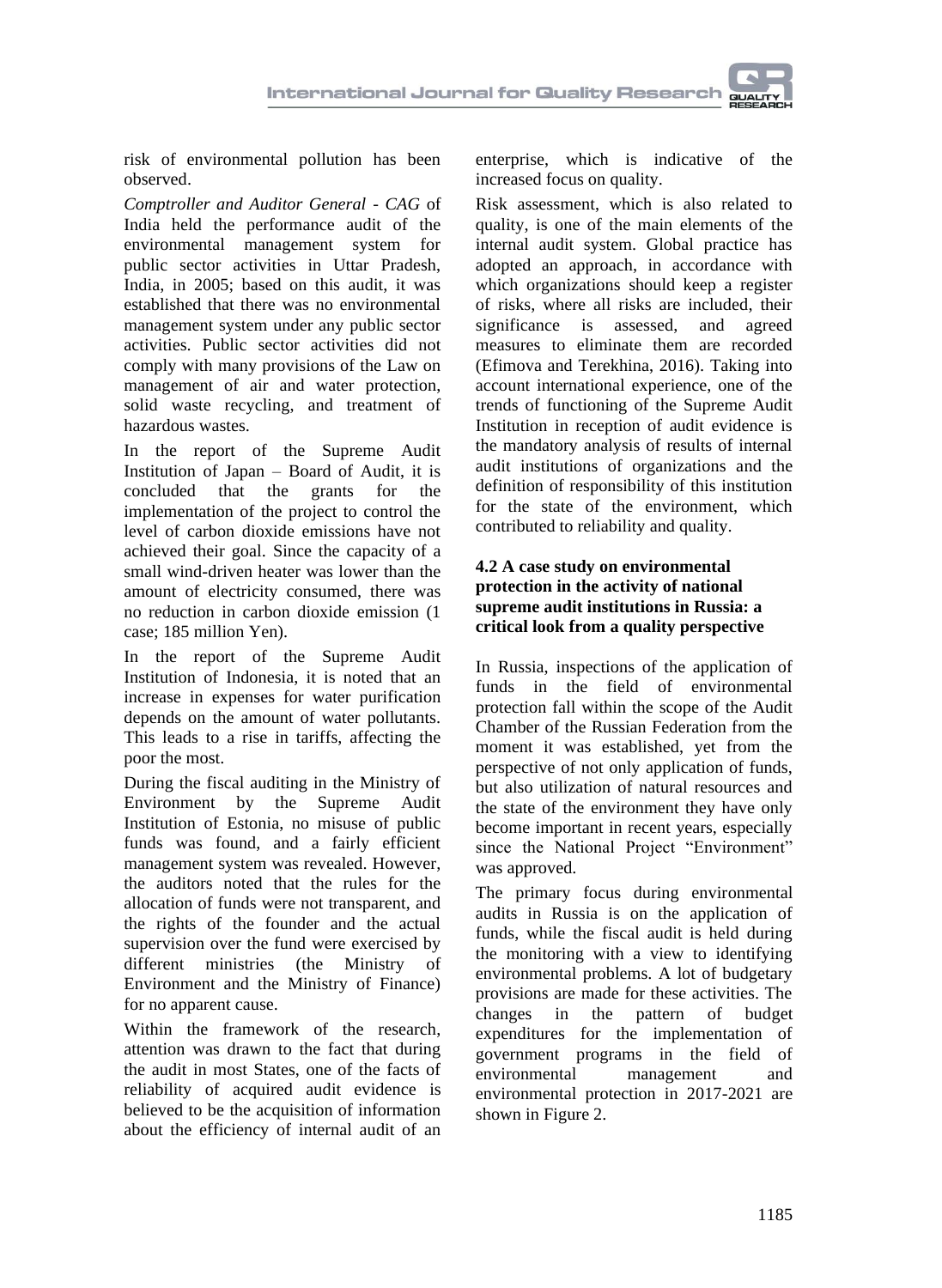





Source: constructed by the authors based on materials of the Ministry of Finance of the Russian Federation (2020).

The changes in the total volume of national budget expenditures for the implementation of government programs in the field of environmental management and environmental protection are characterized by a stable growth in budget allocations by a mean of 12.5% a year, which requires systemwide activities of the Audit Chamber of the Russian Federation.

In addition, the most significant activities of the Audit Chamber of the Russian Federation have been carried out over the last three years on such socially sensitive topics as:

- functioning of the water resources management system and elimination of floods;
- protection from fires, protection and utilization of forest resources;
- ensuring safe municipal solid waste management and elimination of facilities that cause accumulated damage to the environment to the environment.

Attention to these topics is reflective of the desire to improve the quality of environmental audit in Russia.

The results of monitoring of the Federal Project "Integrated municipal solid waste management" that was conducted by the

Audit Chamber of the Russian Federation testified that a comprehensive waste management reform had never been initiated, in particular, due to the shortcomings of the legal and regulatory framework.

The Audit Chamber of the Russian Federation conducted the fiscal audit of the Federal Project "Fresh Air" (2020), which demonstrated the inadequacy of activities to improve air quality. Thus, in Krasnoyarsk – the largest city in the region in terms of population size with an extremely high air pollution level - average annual concentrations of benz(a)pyrene and formaldehyde exceed the maximum permissible concentration (MPC) 7 times, which is clearly shown in Figure 3.

The relocation of pollutants from the city is hampered by land topography and climatic conditions.

The results of the fiscal audit have shown that thanks to activities that were implemented in the framework of the Federal Project "Fresh Air", there will be an almost double decrease in benz(a)pyrene concentration; however, the air pollution level will still be high due to emissions from small coal-fired boiler-houses and road transport.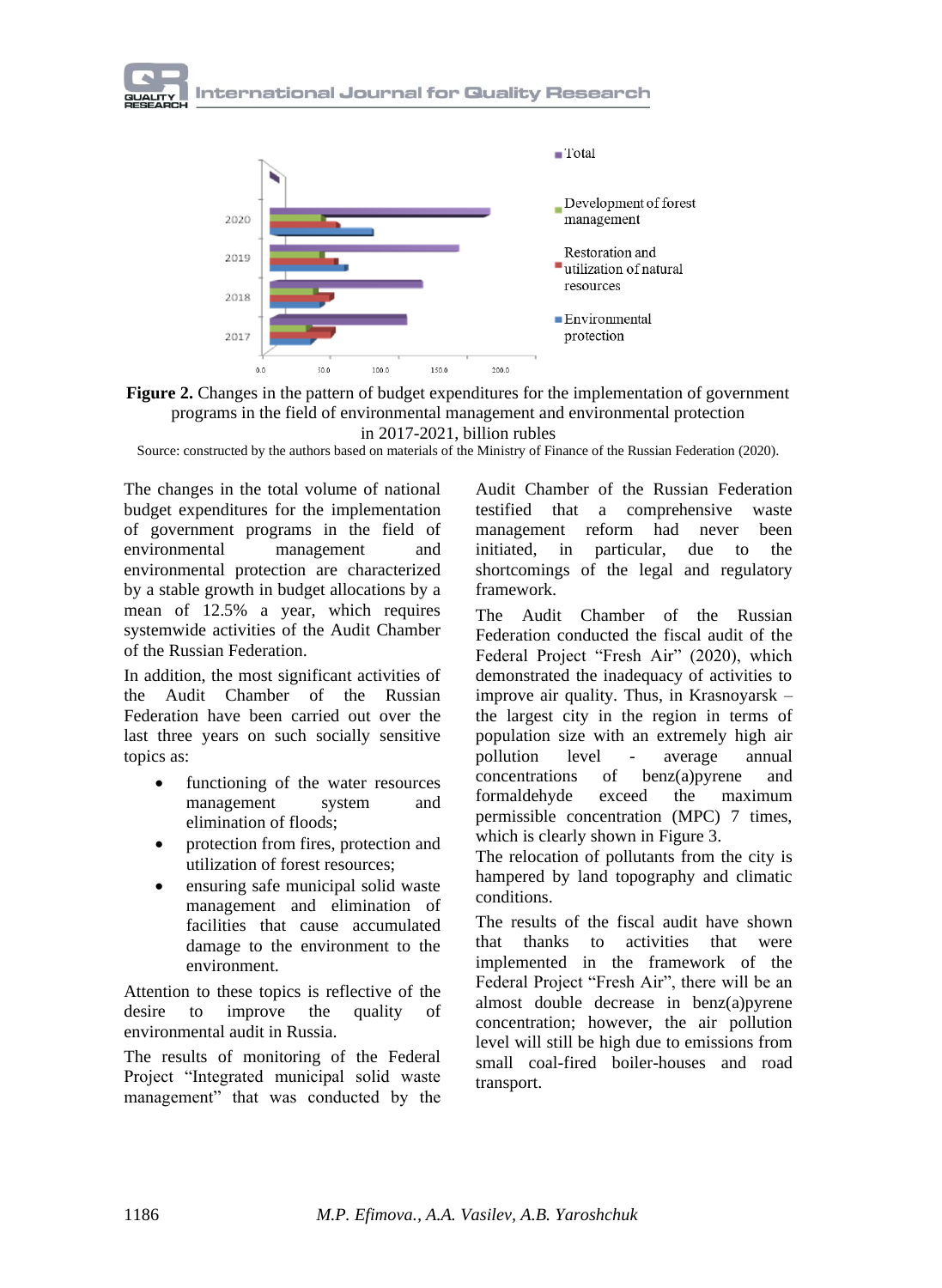

TREND TOWARDS THE CHANGE IN AIR QUALITY THROUGH THE EXAMPLE OF

# **Figure 3.** Fiscal audit of the Federal Project "Fresh Air" in Russia in 2020 through the example of Krasnoyarsk

Source: compiled by the authors based on materials of the Audit Chamber of the Russian Federation (2020).

The assimilation of experiences of countries affiliated with the International Organization of Supreme Audit Institutions (INTOSAI), in the field of environmental audit has revealed a great variety of approaches to its implementation.

As a result of this research, the scholars, with due account for experience of supreme audit institutions of foreign countries, consistently concluded that environmental audit is a set of mechanisms that are used during the fiscal audit, performance audit or compliance audit, and represents a dynamic system of environmental audits, which is adapting to ever-changing sociopolitical realia.

Training of specialists in economics of environmental management and environmental protection has a significant impact with such a type of audit, since it allows using a variety of tools for reception of audit evidence during environmental audits.

According to surveys held by the working group of the INTOSAI on environmental audit, one of the main obstacles to conducting such audits is, inter alia, the lack or absence of necessary experience, knowledge and skills in employees of supreme audit institutions, which has a detrimental effect on quality. Appropriate training could be a way to resolve this problem.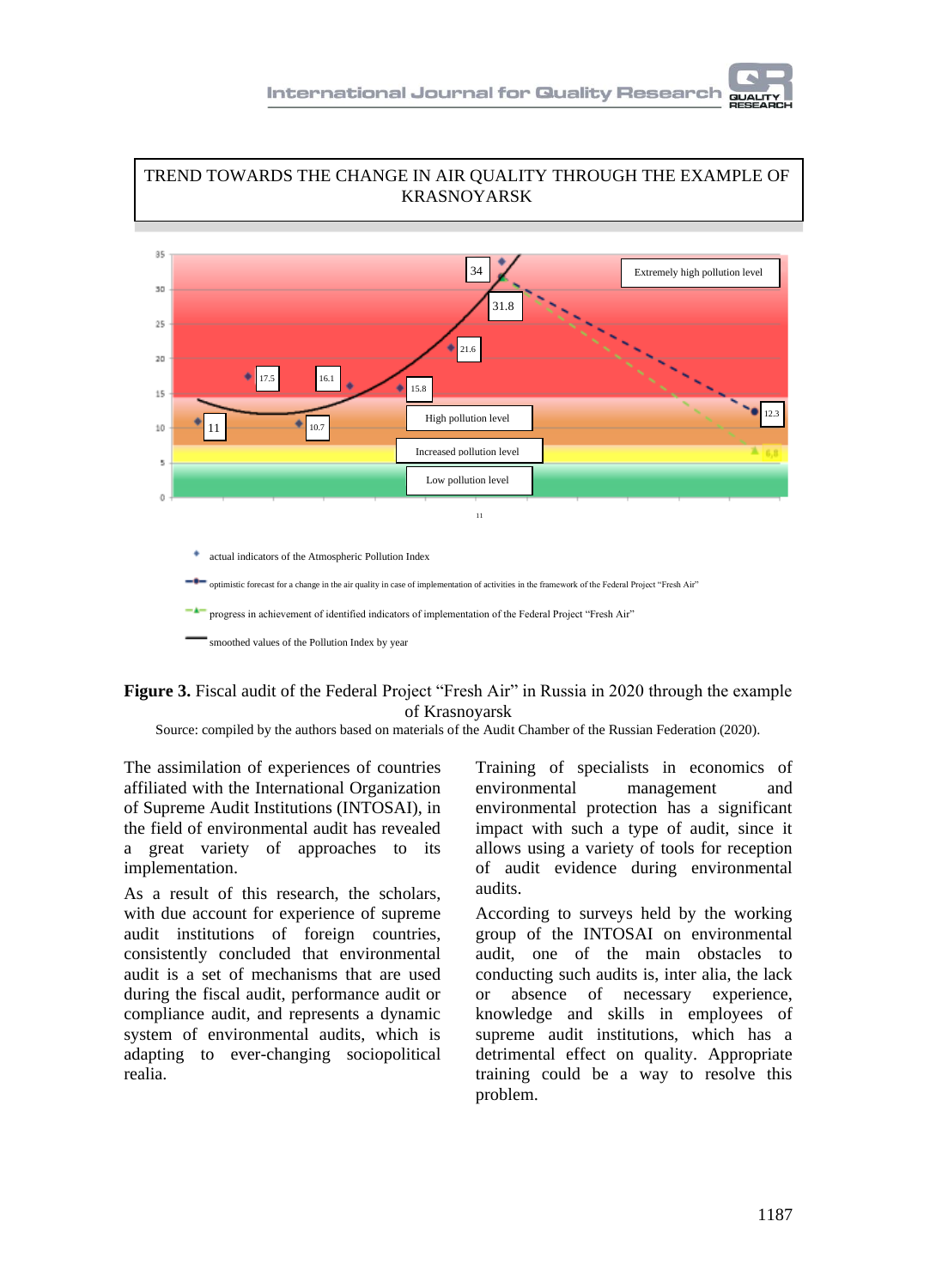

#### **4.3 Recommendations to manage the quality of environmental protection in the activity of supreme audit institutions in various states based on industrial and manufacturing engineering**

In order to identify the contribution of quality management in the activity of supreme audit institutions in various states to environmental results, we shall turn to results of the correlation analysis of data from Table 1 (Figure 4).

Based on results of the correlation analysis shown in Figure 4, two quality manifestations in the activity of supreme audit institutions in various states have been

selected, which demonstrate a pronounced (more than 10% in absolute value) and necessary correlation with both environmental results. They are as follows: strength of auditing and accounting standards, which has demonstrated a correlation of -71.90% with the Environmental Pollution Index and a correlation of 16.27% with the Climate Index, as well as renewable energy regulation, which has demonstrated a correlation of -54.92% with the Environmental Pollution Index and a correlation of 44,03% with the Climate Index.



Pollution index, points 100-1 Climate index, points 1-100



Regression statistics has been calculated for selected indicators:

 $y_1=186,56-1,33x_2-0,59x_5.$  According to the regression equation obtained, with a

1-point increase in the strength of auditing and accounting standards, there is a 1.33-point decrease in the level of environmental pollution. With a one-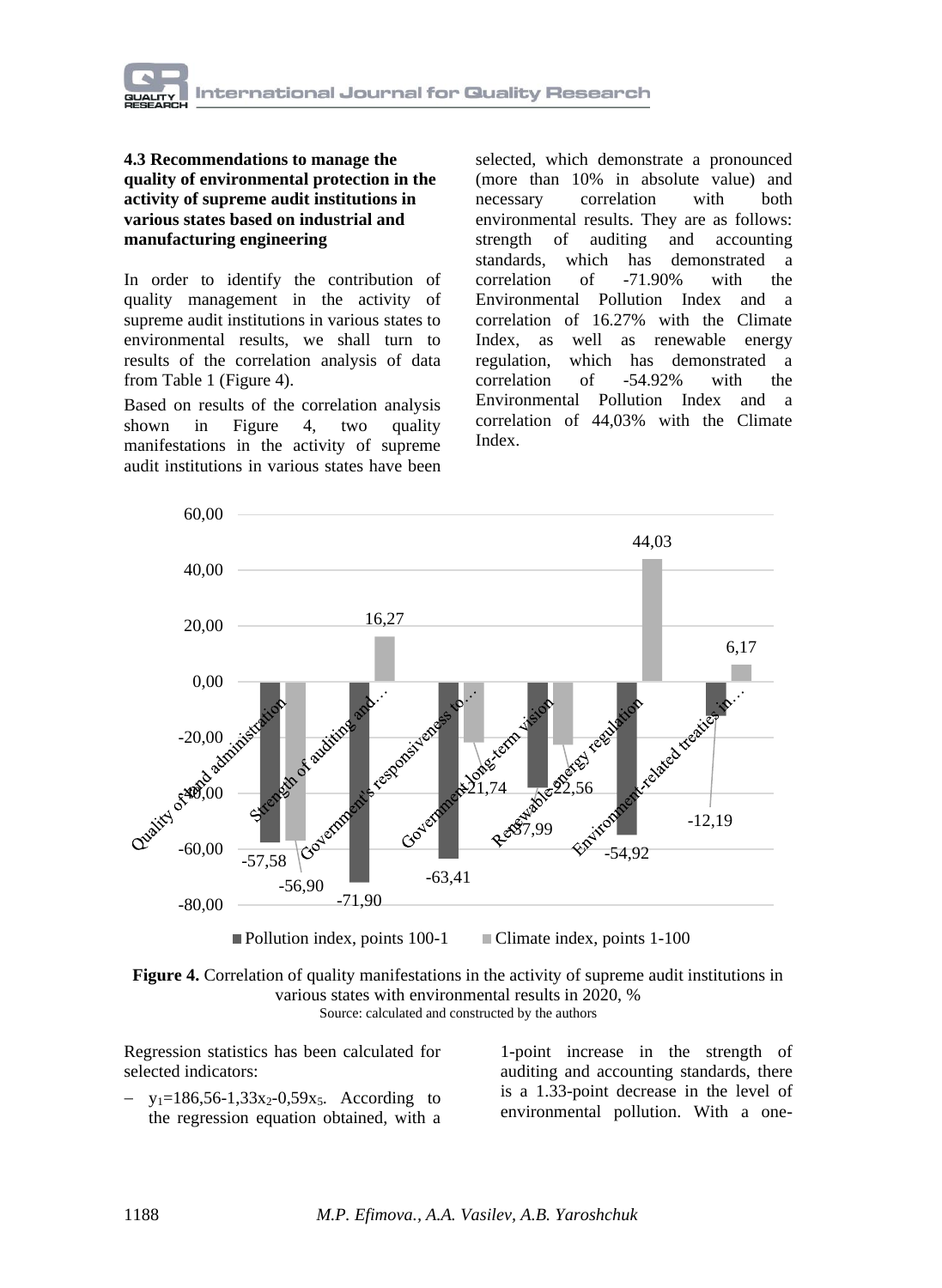

point increase in the degree of renewable energy regulation, there is a 0.59-point decrease in the level of environmental pollution. The coefficient of correlation 0.7720 is a reflection of the fact that the level of environmental pollution of 77.20% is attributable to the impact of selected quality manifestations in the activity of supreme audit institutions in various states;

 $y_2=38,62-0,03x_2+0,54x_5$ . According to the regression equation obtained, with a 1-point increase in the strength of auditing and accounting standards, there is a 0.03-point decrease in the Climate Index. (expectations were not satisfied based on results of the correlation

analysis, which will make subsequent optimization more complex). With a onepoint increase in the degree of renewable energy regulation, there is a 0.54-point increase in the Climate Index. The coefficient of correlation 0.4406 is a reflection of the fact that the Climate Index is by 44.06% attributable to the impact of selected quality manifestations in the activity of supreme audit institutions in various states.

For selected quality manifestations in the activity of supreme audit institutions in various states, we shall determine the degree of their dependence on the factor of industrial and manufacturing engineering (Figure 5).



**Figure 5.** Regression curves of dependence between environmental results and selected quality manifestations in the activity of supreme audit institutions in various states Source: calculated and constructed by the authors.

As can be seen from Figure 5, with a onepoint increase in the Digital Competitiveness Index, there is a 0.4822-point increase in the strength of auditing and accounting standards and a 0.341-point increase in the degree of renewable energy regulation. This is indicative of a positive impact of the factor of industrial and manufacturing engineering on selected quality manifestations in the activity of supreme audit institutions in various states. The results of the regression analysis make it possible to carry out the scenario analysis, the results of which are shown in Figures 6,7.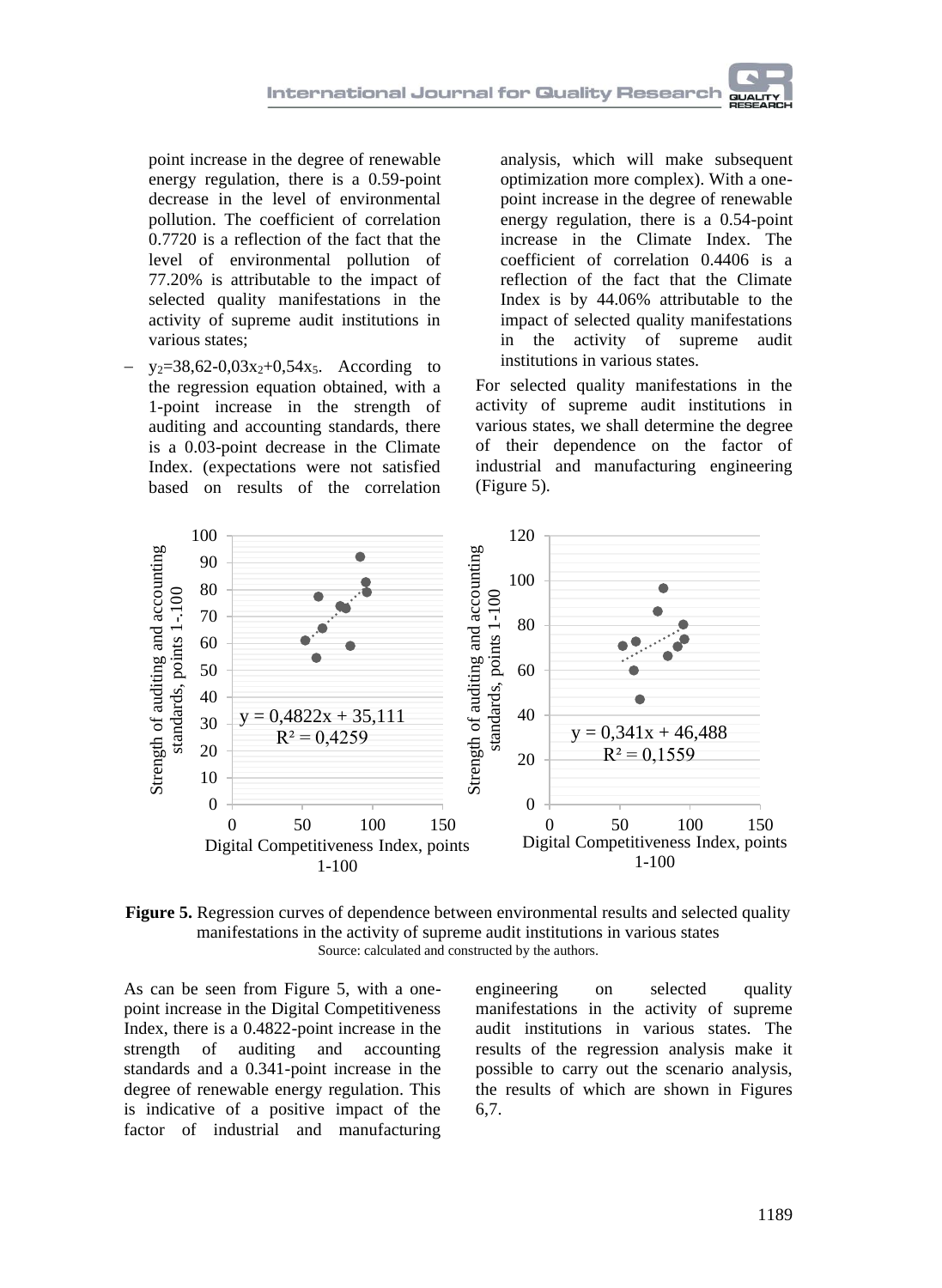

**Figure 6.** Maximization of environmental results through quality management in the activity of supreme audit institutions in various states based on industrial and manufacturing engineering under the optimistic scenario



According to Figure 6, under the optimistic scenario, maximization of environmental results makes it possible to decrease the level of environmental pollution to 0 (-99,10%) and to increase the Climate Index to 89.37 points (+17.39%). This requires an increase in the strength of auditing and accounting standards to 96 points (+33.57%) and an increase in the degree of renewable energy regulation to 98 points (+35.21%). However, this requires an increase in the degree of beneficial effect of the factor of industrial and manufacturing engineering to a level that is unattainable under the current technological mode: The Digital Competitiveness Index should increase to 151.06 points (+98.17%).

According to Figure 7, under the realistic scenario, maximization of environmental results makes it possible to decrease the level of environmental pollution to 27.65 points (- 42,08%) and to increase the Climate Index to 80.24 points (+5.39%). This requires an increase in the strength of auditing and accounting standards to 83.33 points (+15.95%) and an increase in the degree of renewable energy regulation to 80.59 points (+11.19%). This requires an increase in the degree of beneficial effect of the factor of industrial and manufacturing engineering to a level that is attainable under the current technological mode: The Digital Competitiveness Index should increase to 100 points (+31.19%).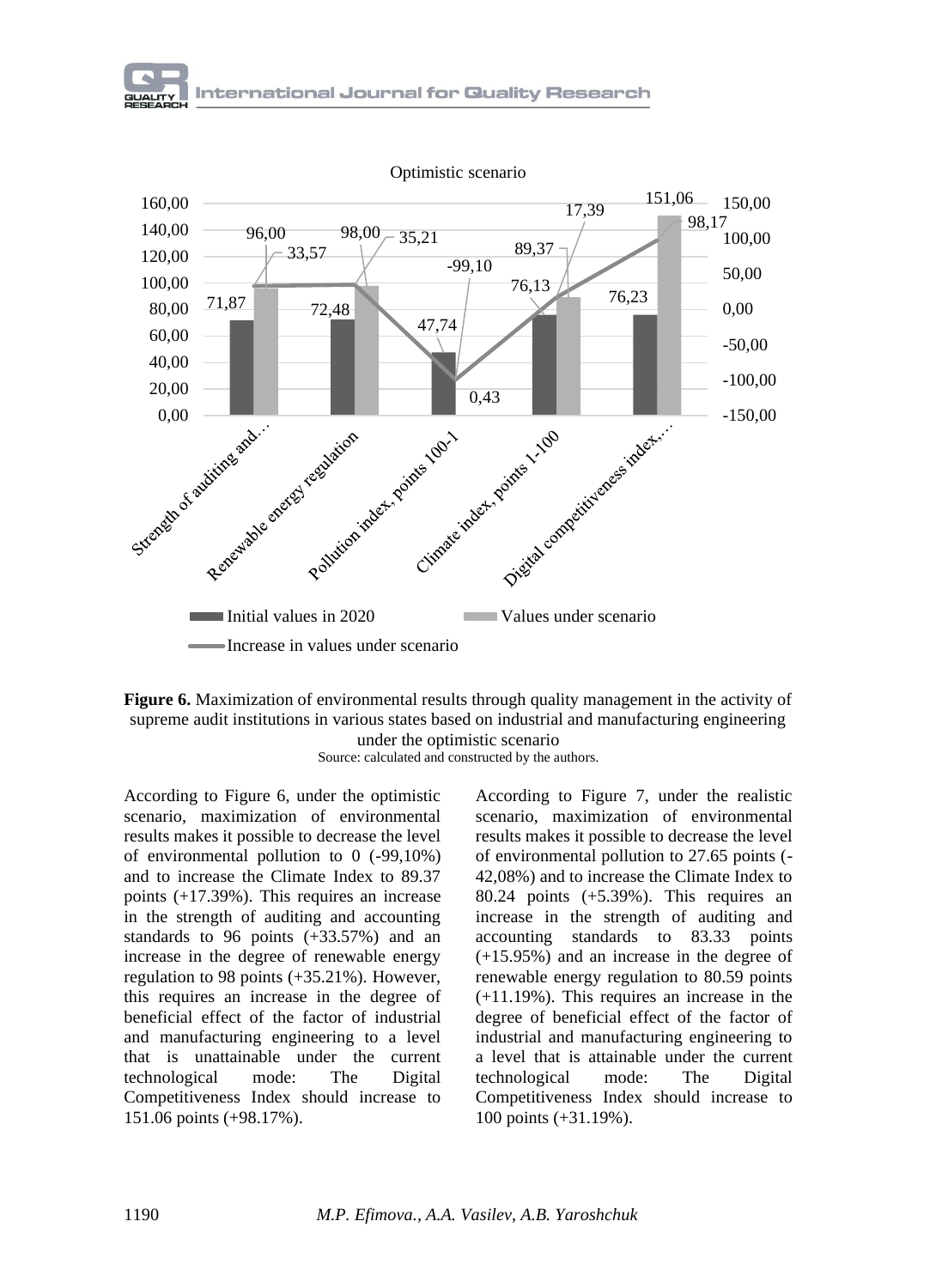

**Figure 7.** Maximization of environmental results through quality management in the activity of supreme audit institutions in various states based on industrial and manufacturing engineering

under the realistic scenario Source: calculated and constructed by the authors.

## **5. Discussion**

The comments of researchers on environmental auditing have been examined in the course of the research. Most international financial institutions and organizations in their publications believe that it is necessary to promote such development that would be sustainable from an economic and environmental point of view, and, to a lesser extent, comments on results of environmental audit, while paying attention to priorities of the activity in environmental management and environmental protection. For example, Karol Mitrík (2020), the President of the Supreme Audit Office of the Republic of Slovakia, the society believes and the parties concerned throughout the world are increasingly assigning public administrations with the tasks to demonstrate and improve the performance of sustainable development. It stands to reason that public opinion also

has its impact on the quality of natural resources with account of all national regulations, including for the preservation of the natural environment.

Auditing is the central core of any accountability system and, if held properly, helps public institutions to act in accordance with principles of accountability and good faith, to increase their operating efficiency and the level of people's trust in authorities (Chêne, 2018).

Dulkis (2020), speaking about the control authorities of enterprises, notes that there are no government reports with the analysis of their activity. This opinion confirms the fact that the progress made by an internal audit institution in the field of environmental protection helps preventing damage and minimizing the risks of emergencies in the utilization of the natural environment.

Nelson Shack Yalta (Comptroller General of the Republic of Peru) is of the opinion that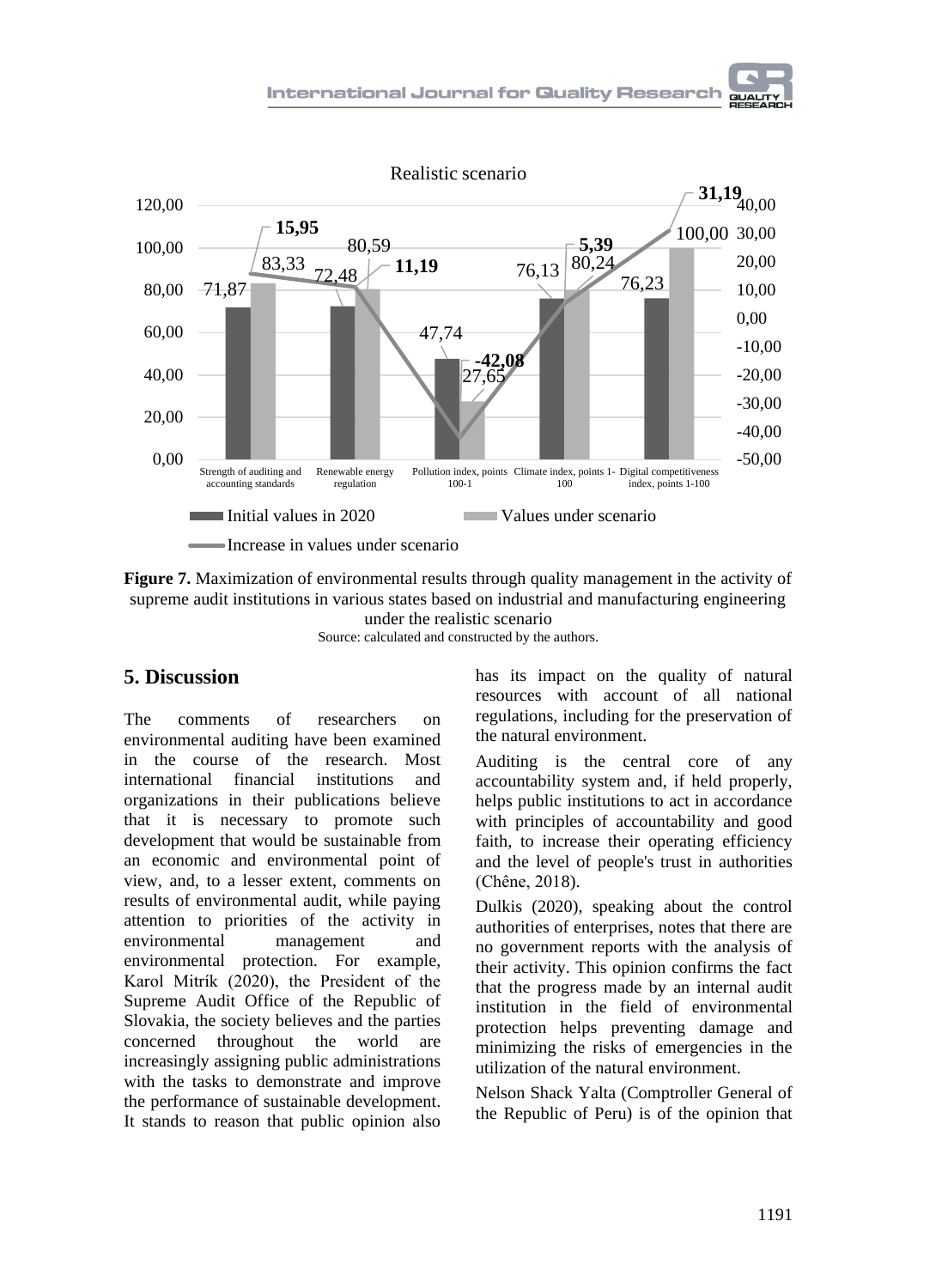

one should determine the degree of implementation of internal control system in an institution during the audit to guarantee the reliability of revealed factual material.

Chkhutiashvili L., adheres to the same position, believing that environmental audit is an effective form of financial control of environmental and economic activities of enterprises.

Many papers, including the UNESCO report,<br>emphasize that the transition to emphasize that the transition to environmental path of development requires increased attention to the field of training of specialists in environmental audit.

It is not by chance that the International Organization of Supreme Audit Institutions (INTOSAI) constantly gives the highest priority to training of personnel for environmental auditing. For example, in 2010, ECOSAI held an international workshop on environmental auditing in Antalya, Turkey. A similar seminar was held in the Republic of Azerbaijan.

In February 2019, the Supreme Audit Institution of the Republic of the Union of Myanmar and the Supreme Audit Institution of Norway held a joint workshop on environmental audit in Naypyidaw, Myanmar. The workshop was developed with a view to introducing environmental audits in accordance with the International Standards for Supreme Audit Institutions (ISSAI). Experts from Norway presented the definitions of concepts, theories, structures, relevant standards and guidelines for environmental auditing, and discussed the performance audit from an environmental point of view.

In view of expressed points of view, we also believe that environmental auditing requires accredited specialists who not only master auditing methods, but are also familiar with economics of environmental management.

All the more so, as the economic mechanism of environmental management in many countries is an ecologically-oriented set of structures, forms and methods of environmental management.

## **6. Conclusions**

Foreign experience of functioning of supreme audit institutions, analyzed by means of a case study, is indicative of a growing trend towards expansion of the scope of application of environmental audit with the use of various types of audit, introduction of new methods of reception of audit evidence and with due account for experience of interaction with the parties concerned. The improvement of quality of<br>professional skills of specialists in professional skills of specialists in environmental auditing, regular training, exchange of experience and cooperation of states in environmental protection serve as a basis for sustainable development of states.

The working hypothesis has been verified as a result of empirical research based on international experience for 2020, and it has been proved that: First, quality management in the activity of supreme audit institutions in various states determines environmental results. Thus, with a 1-point increase in the strength of auditing and accounting standards, there is a 1.33-point decrease in the level of environmental pollution. With a one-point increase in the degree of renewable energy regulation, there is a 0.59 point decrease in the level of environmental pollution. With a one-point increase in the degree of renewable energy regulation, Climate Index increases by 0.54 points.

Industrial and manufacturing engineering factor largely determines quality manifestations in environmental protection in the activity of supreme audit institutions in various states. For example, with a onepoint increase in the Digital Competitiveness Index, there is a 0.4822-point increase in the strength of auditing and accounting standards and a 0.341-point increase in the degree of renewable energy regulation. This has served as a basis for the development of recommendations to manage the quality of environmental protection in the activity of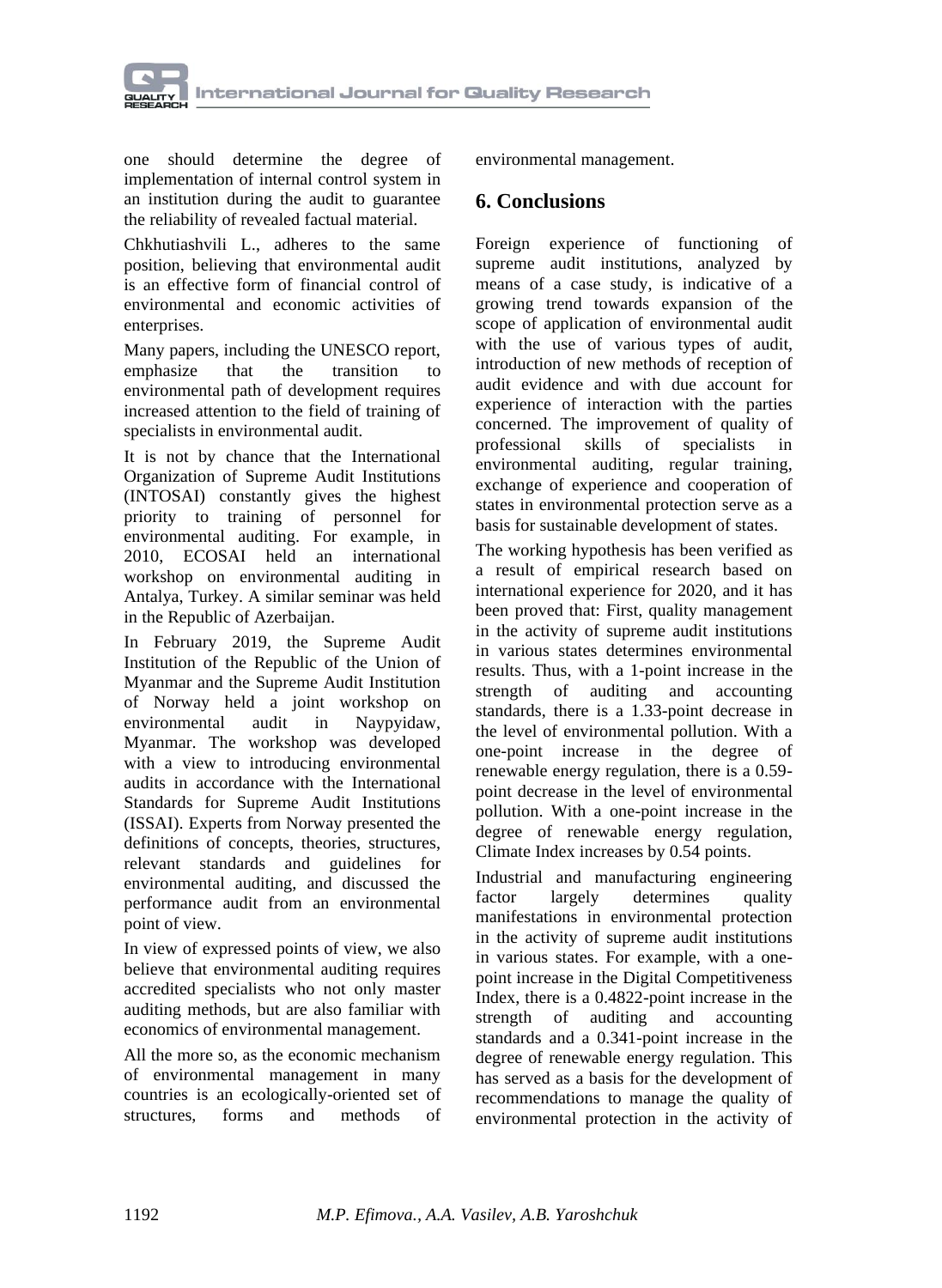supreme audit institutions in various states based on industrial and manufacturing engineering.

The authors' recommendations are oriented toward a realistic (feasible) scenario and involve ensuring the beneficial effect of industrial and manufacturing engineering by increasing the degree of beneficial effect of industrial and manufacturing engineering factor to 100 points  $(+31.19\%)$ . This will cause an increase in the strength of auditing and accounting standards to 83.33 points (+15.95%) and an increase in the degree of renewable energy regulation to 80.59 points (+11.19%). As a result, this allows decreasing the level of environmental

pollution to 27.65 points (-42.08%) and increasing the Climate Index to 80.24 points  $(+5.39\%).$ 

The contribution of the research to the development of economic science and practice consists in the justification of the need and the development of applied recommendations and reference values of benchmarks in the field of the quality management of environmental protection in the activity of supreme audit institutions in various states based on industrial and manufacturing engineering. These<br>recommendations will be beneficial to will be beneficial to developed and developing countries worldwide.

## **References:**

- Audit Chamber of the Russian Federation (2017). Performance statement in the field of environmental protection for 2017–2020. Retrieved from //ach.gov.ru (28.11.2020).
- Chêne, M. (2018). The role of supreme audit institutions in fighting corruption / U4 Anti-Corruption Resource Center. Retrieved from https://www.u4.no/publications/the-role-ofsupreme-audit-institutions-in-fighting-corruption.pdf. (28.11.2020).
- Di Giacomo, N., Guthrie, J., & Farneti, F. (2017). Environmental management control systems for carbon emissions. *PSU Research Review, 1*(1), 39-50. https://doi.org/10.1108/PRR-10- 2016-0004
- Dulkis, A. (2020). Due Management: An Outlook on the Free-Rider Problem. Retrieved from https://www.intosaijournal.org/ (28.11.2020).
- Efimova, N., & Terekhina S. (2016). *Оrganization of a risk-based system of functioning of economic entities*. Moskva. Argamak-Media. 320 p.
- Fulton, C. (2020). Collaborating in online teaching: inviting e-guests to facilitate learning in the digital environment. Information and Learning Sciences, 121(7/8), 579-585. https://doi.org/10.1108/ILS-04-2020-0116
- Henri, J.-F., Journeault, M., & Brousseau, C. (2017). Eco-control change and environmental performance: a longitudinal perspective. *Journal of Accounting & Organizational Change, 13*(2), 188-215. https://doi.org/10.1108/JAOC-04-2016-0023
- IMD (2020). World Digital Competitiveness Report 2020. Retrieved from https://www.imd.org/wcc/world-competitiveness-center-rankings/world-digitalcompetitiveness-rankings-2020/ (28.11.2020).
- INTOSAI (2020). 2014 2016 Progress Report of the INTOSAI Working Group on Environmental Auditing. Working Group on Environmental Auditing. Retrieved from https://present5.com/2014-2016-progress-report-of-the-intosai/ (28.11.2020).
- Klimanov, V. V., Kazakova, S. M., & Mikhaylova, A. A. (2019). Functions of Supreme Audit Institutions in Russia and Foreign Countries. *Financial Journal,* 4(1), 60–74. doi: 10.31107/ 2075-1990-2019-4-60-74.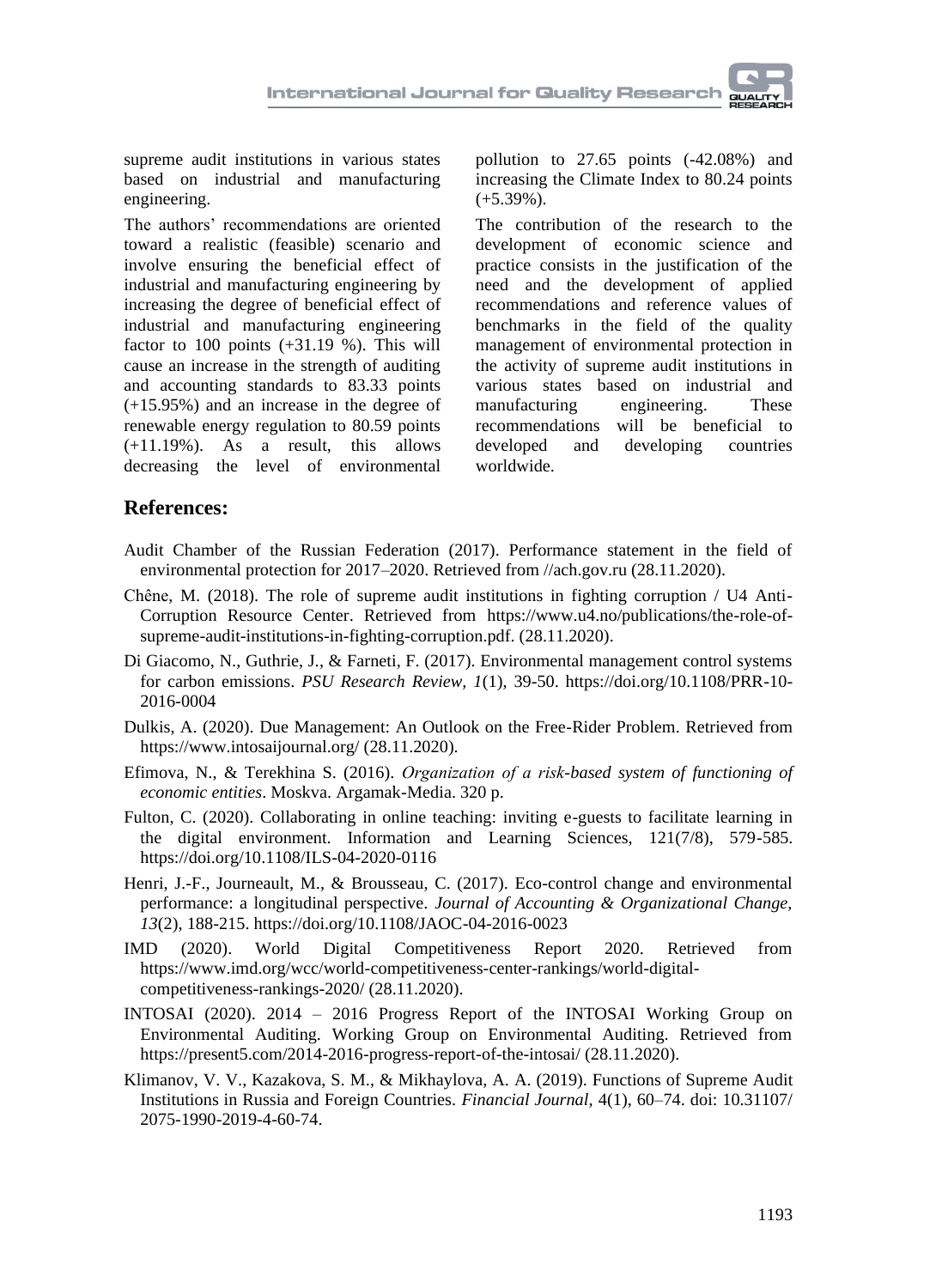- Kumar, S., Meena, H. M., & Verma, K. (2017). Water Pollution in India: Its Impact on the Human Health: Causes and Remedies. *International Journal of Applied Environmental Sciences, 12*(2), 275-279. http://www.ripublication.com.
- Ma, C. (2017). Fixed-time compliant motion/force control of robotic manipulators with environmental constraints. *Assembly Automation, 37*(3), 271-277. https://doi.org/10.1108/AA-11-2016-158
- Makarova, A., Tarasova, N., & Meshalkin, V., (...), Kantyukov, R., Reshetova, E. (2018). Analysis of the management system in the field of environmental protection of Russian chemical companies. *International Journal for Quality Research, 12*(1), 43-62.
- Meng, L., Huang, X., Wei, Q., Ji, D., & Wang, Q. (2020). Study on the influence of atmospheric environment on the morphology and conductivity of nanoscale copper films sputtered on polyester *substrates. International Journal of Clothing Science and Technology, 32*(5), 621-629. https://doi.org/10.1108/IJCST-03-2019-0045
- Ministry of Finance of the Russian Federation (2019). Review of budget expenditures for the implementation of government programs in the field of environmental management and environmental protection. Moscow 2019. Retrieved from www.minfin.ru//file:///C:/Users/User/AppData/Local/Microsoft/Windows/INetCache/Conten t/Outlook/D5WRCW0J/5.pdf (28.11.2020).
- Mitrik, K. (2020). Supreme Audit Institution stresses the equal importance of quality and inspections through personal example. Retrieved from https://www.intosaijournal.org/ (28.11.2020).
- Muthukannan, M., Ganesh, A.S.C. (2019). The environmental impact caused by the ceramic industries and assessment methodologies. International Journal for Quality Research, 13(2), 315-334.
- Numbeo (2020). Quality of Life Index by Country 2020 Mid-Year. Retrieved from https://www.numbeo.com/quality-of-life/rankings\_by\_country.jsp (28.11.2020).
- Ong, T. S., Magsi, H. B., & Burgess, T. F. (2019). Organizational culture, environmental management control systems, environmental performance of Pakistani manufacturing industry. *International Journal of Productivity and Performance Management, 68*(7), 1293- 1322. https://doi.org/10.1108/IJPPM-05-2018-0187
- Rahman, M. S., Hossain, M. A., Abdel Fattah, F. A. M., & Akter, S. (2020). Optimizing competitive performance of service firms in data-rich environment. *Journal of Service Theory and Practice, 30*(6), 681-706. https://doi.org/10.1108/JSTP-04-2020-0077
- Ralston, P. M., Keller, S. B., & Grawe, S. J. (2020). Collaborative process competence as an enabler of supply chain collaboration in competitive environments and the impact on customer account management. *The International Journal of Logistics Management, 31*(4), 905-929. https://doi.org/10.1108/IJLM-11-2019-0310
- Rötzel, P. G., Stehle, A., Pedell, B., & Hummel, K. (2019). Integrating environmental management control systems to translate environmental strategy into managerial performance. Journal of Accounting & Organizational Change, 15(4), 626-653. https://doi.org/10.1108/JAOC-08-2018-0082
- Walimuni, P. C., Samaraweera, A., & De Silva, L. (2017). Payment mechanisms for contractors for better environmental hazard controlling in road construction projects. *Built Environment Project and Asset Management, 7*(4), 426-440. https://doi.org/10.1108/BEPAM-11-2016-0069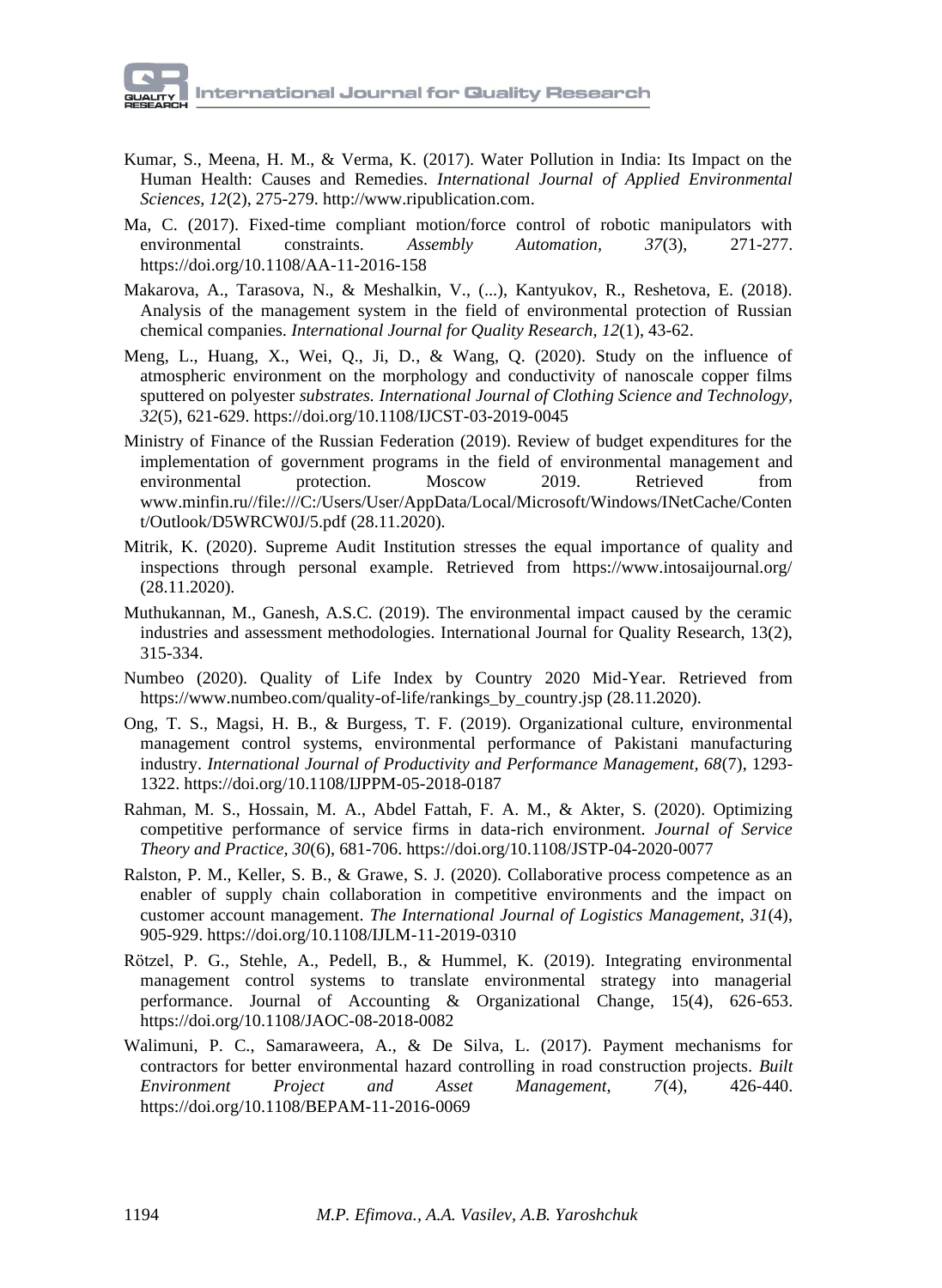World Economic Forum (2020). The Global Competitiveness Report 2019. Retrieved from http://reports.weforum.org/global-competitiveness-report-2019/competitivenessrankings/#series=ENVTREATY (28.11.2020).

#### **Nina P. Efimova**  Lomonosov Moscow State

University, Moscow, Russia efimova\_np@list.ru

**Aleksandr A. Vasilev** Lomonosov Moscow State University, Moscow, Russia ofz-rf@yandex.ru

**Anatoly B. Yaroshchuk**  State University of Management, Moscow, Russia Yab. 58@mail.ru